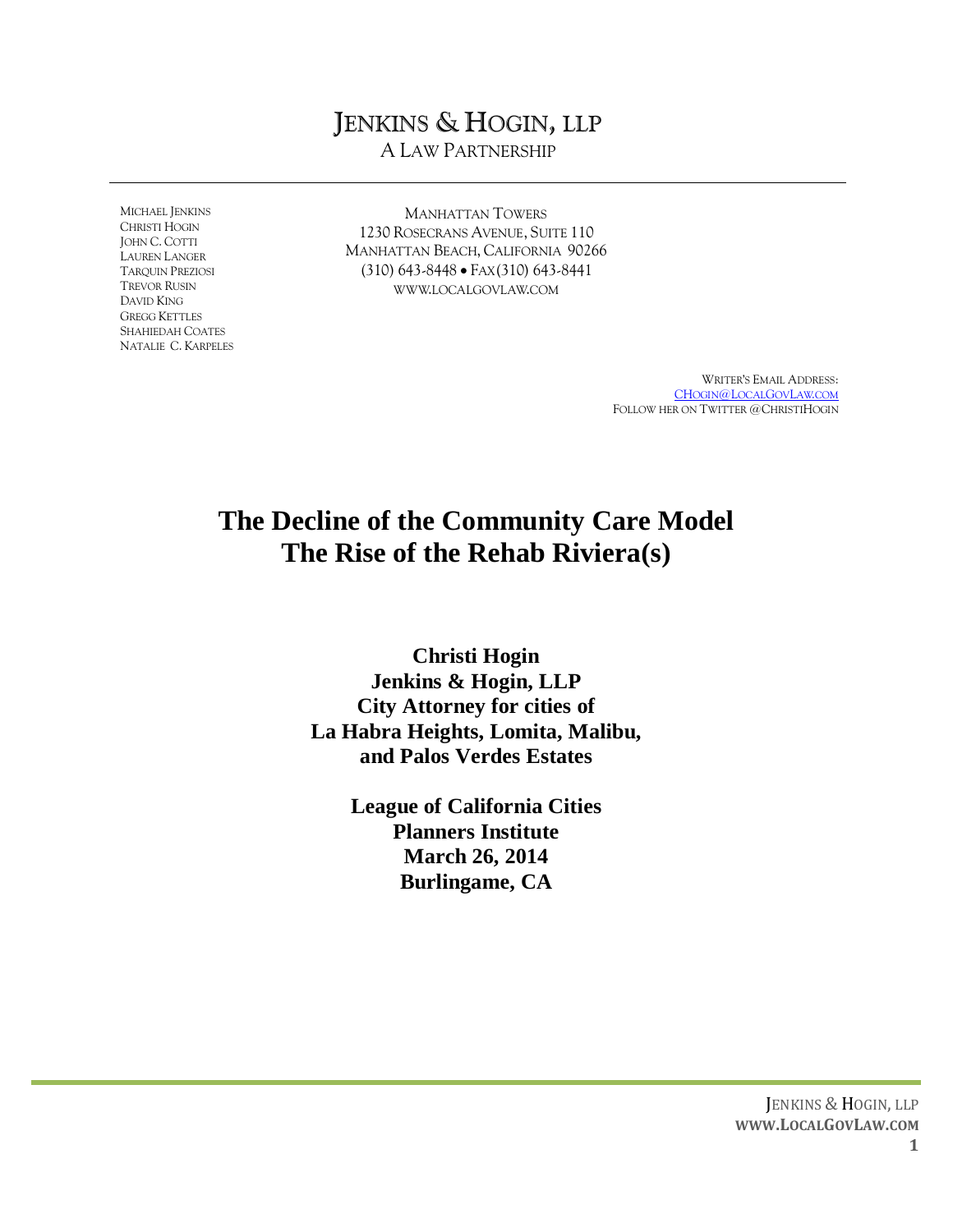## **The Decline of the Community Care Model and the Rise of the Rehab Riviera(s)**

### **By Christi Hogin**

In certain respects, this is the story of a collision between a good policy and unintended consequences.

**Good policy**: The strength of the state's residential communities can be leveraged to provide beneficial environments for long term care and promote integration of persons with disabilities into communities throughout California.

Historically, many disabled adults and children ended up in institutional programs even though, with just basic care and supervision, they would function well within the community. This fact gave rise to popular support (among service providers, academics, insurers, patient advocates and politicians) for an alternative to the medical model of long term care for the disabled. The medical model relied on institutions to provide care. The alternative is the social model, which relies on community care facilities. Under the social model of service, relatively high functioning disabled people live productively together as a single housekeeping unit (AKA a "family") with a minimum of supervision or assistance. The Legislature expressed a statewide interest in integrating such facilities into communities and residential neighborhoods across California. It would become the policy of the state to facilitate the social model by regulating the quality of social model programs and by protecting their ability to operate in residential neighborhoods. This policy was realized in legislation, starting with the Community Care Facilities Act.

Here is the history of the Community Care Facilities Act in the government's own words:

 $\overline{a}$ Christi's law firm, Jenkins & Hogin, LLP, specializes in representing public agencies. She currently serves as city attorney for La Habra Heights, Lomita, Malibu and Palos Verdes Estates and as assistant city attorney for West Hollywood. Christi was recently elected 2nd VP of the City Attorneys Department. She chairs the committee for the League of California Cities that edits CEB's Municipal Law Handbook and she chairs the coastal city attorneys' caucus for the League. I thank and acknowledge Shahiedah Coates of Jenkins & Hogin, LLP, whose research I heavily relied on in preparing this paper.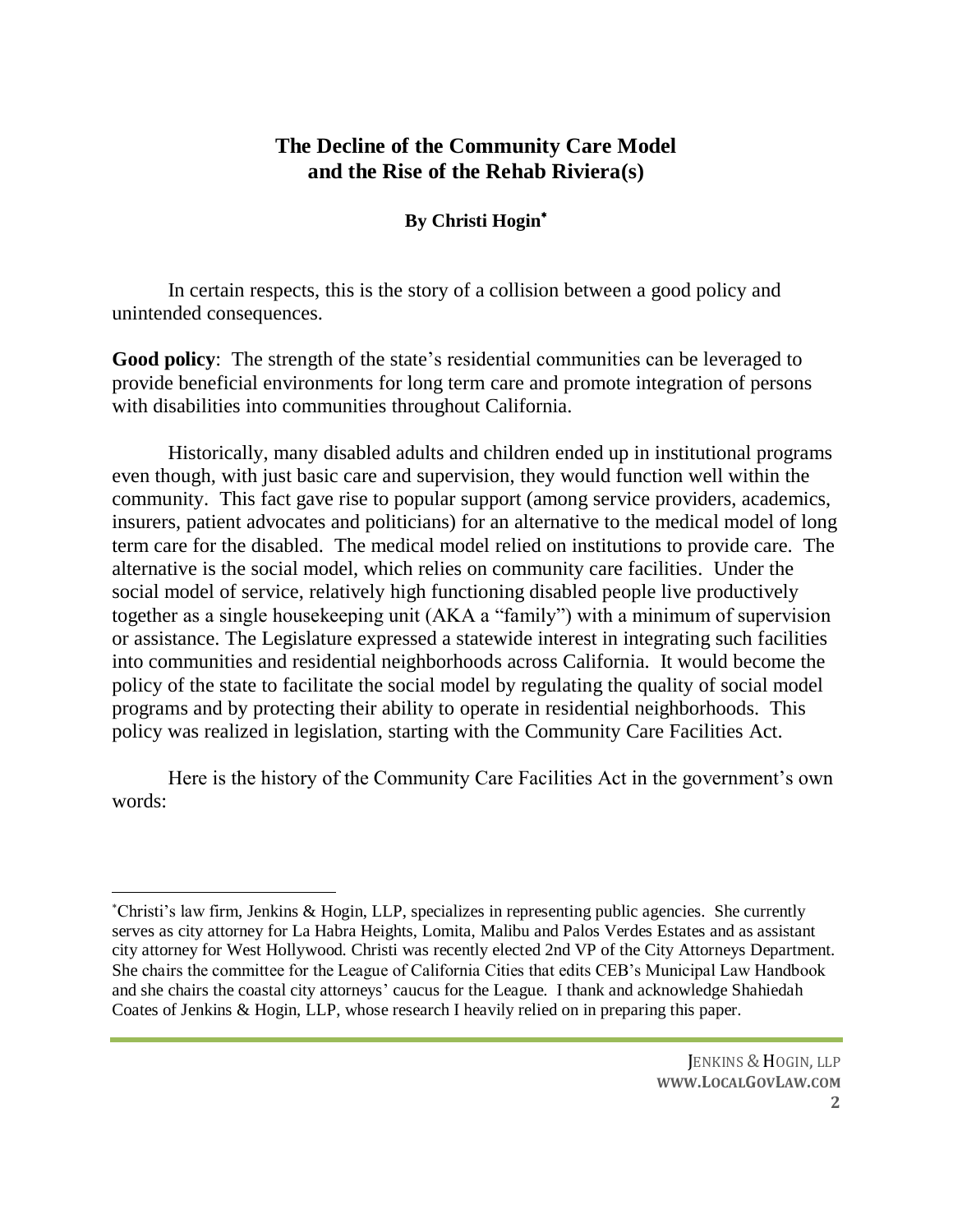In 1973, the Legislature enacted the Community Care Facilities Act to be administered by the Department of Health. The purpose of the Act was to establish a statewide system of community care (separate from health care) for persons with mental and developmental disabilities, and socially dependent children and adults. The Act required the Department of Health, together with care providers (Advisory Committee on Community Care Facilities), to jointly establish new regulations for licensing non-medical out-of-home care facilities.

In 1978, the Legislature established within the Health and Welfare Agency the Departments of Health Care Services, Mental Health, Developmental Services, Social Services, Alcohol and Drug Programs, and the Office of Statewide Health Planning and Development. The Department of Health Services was reorganized and retained licensing responsibility for all Health Care Facilities (medical models/institutional settings) and licensing responsibilities for all Community Care Facilities (social models/residential settings) were transferred to the new California Department of Social Services (CDSS). The Community Care Licensing (CCL) Program along with several programs from the former Department of Benefit Payments were combined to form the current Department of Social Services.

Community care was originally envisioned as a normalizing and least restrictive environment for persons needing basic care and supervision that would assist them in performance of the activities of daily living. The children and adults placed in such settings were envisioned as requiring little more than a healthful safe and supportive environment.

Today the CCL Program remains a Division within CDSS. However the nature of community care has changed significantly and now includes care for persons whose needs require the management of severe behavior adjustment problems, serious mental disorders, and significant medical needs. In order to give emphasis to the different populations served the CCL Program is now governed by three separate licensing Acts and a fourth statute that was enacted in  $1990<sup>1</sup>$ 

Group homes and other social model programs are available for foster children, Alzheimer patients, seniors generally, mentally or developmentally disabled adults or children or any similar group. The key is that the programs do not provide medical services but do provide supervision. These facilities are licensed by the state.

1 http://www.ccld.ca.gov/PG521.htm

 $\overline{a}$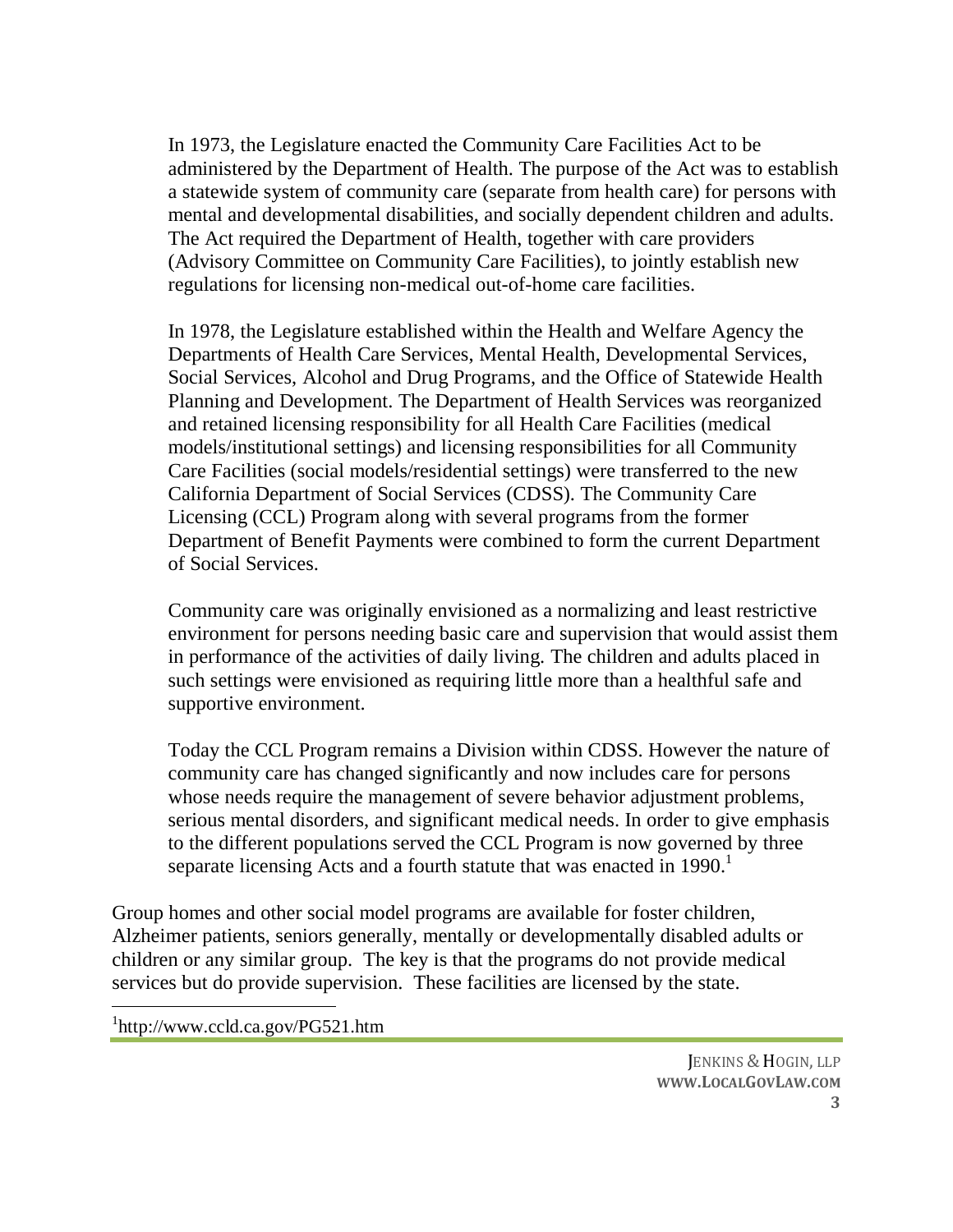**Unintended consequences (and the latent defect of the policy):** The dominant idea behind the implementation of the policy is that small groups of disabled persons would live as families among families in California's residential neighborhoods, nestled in the strength and comfort of the community.

To assure that this policy is implemented as envisioned, local governments were prohibited from treating these licensed group homes differently than any other family or single family residential use. As the policy makers, planners, and government problemsolvers considered how to encourage the success of the social model and prevent creation of group home ghettos, which might result if local governments used their zoning power to preclude group homes from some single family zones, the policy architects never imagined how the policy would fare in the face of Big Business.<sup>2</sup>

Social model group homes were not seen as a source of great income. Some operators were making a profit, sure; but no one considered the possibility that the businesses would become so lucrative that they would quickly out value the homes in the neighborhoods in which they were situated. Even if they had been seen that way, the success of the business was not relevant to the policy. Certainly, the businesses that provide these services must be successful in order to sustain the social model as a viable alternative to the medical model. Indeed, in response to the burst of the housing bubble, more than a few homes were spared from foreclosure by repurposing the home as a sober living home.

 ${}^{2}$ A word about Big Business Rehab. Estimates of the annual revenue from Malibu's rehab facilities alone is in the hundreds of millions of dollars. Malibu has a population of about 13,000. These rehab facilities have commandeered the residential neighborhoods to create a highly profitable Rehab Riviera. One of the common complaints from residents is that these are functionally businesses operating in residential neighborhoods. As discussed later in this paper, state law protects the disabled patients from housing discrimination and the service providers – the good ones and the profiteers alike – cloak their business interests in the protections against housing discrimination. One easy compromise could be borrowed from the Community Care Act's requirement that foster homes not be for-profit businesses: "Private foster family agencies shall be organized and operated on a nonprofit basis." H&S Code §1502(a)(4). This seems fair. Businesses can operate in the commercial zones (and maybe the law can preempt excluding rehabs from commercial zones) but only non-profit enterprises would be afforded special protection in the residential zones.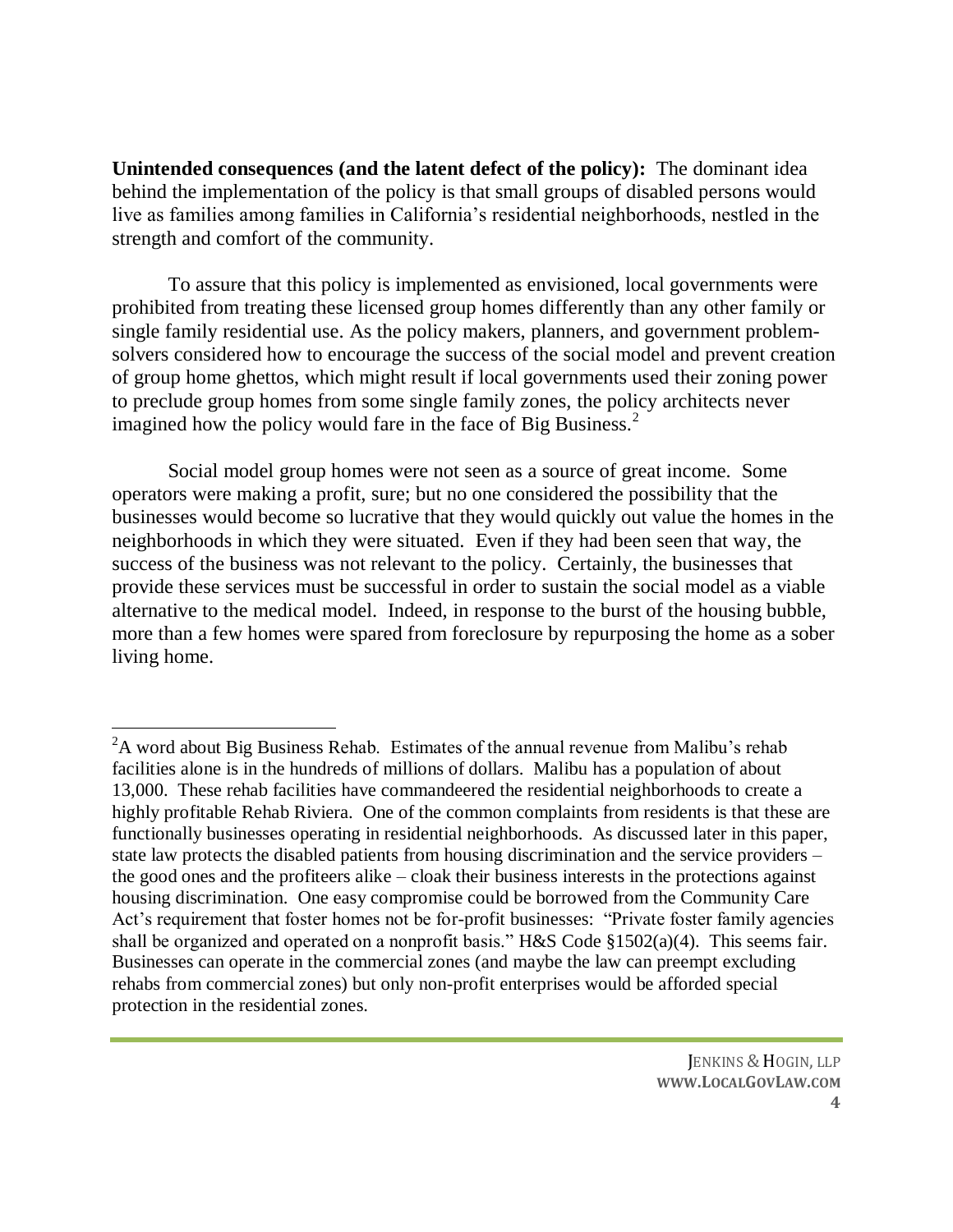But the complete preemption of local zoning authority is a latent defect in the policy. The purpose of the policy is to integrate group homes into existing residential neighborhoods. The Big Business of alcohol and drug recovery has resulted in operators buying multiple properties on the same residential blocks, creating multi-parcel campuses and integrated facilities serving dozens of people. These facilities overwhelm the neighborhoods in which they operate. Ironically, the law that these facilities hide behind to prevent local regulation assumes the existence of the residential neighborhood. Yet these mega-facilities become the defining feature in some neighborhoods.

**There is an obvious (and ironic) solution but it is legally hard to access.** Distancing requirements are a tried and true planning tool to avoid a particular use from changing the character of a neighborhood. That is the obvious part. The irony is that, by allowing the exercise of the local zoning authority, local governments will preserve the very neighborhoods that the social model depends on to succeed. Distancing requirements *both* respond to the biggest concern of local government *and* advance state policy.<sup>3</sup>

That's the big picture. Next this paper looks at the drug and alcohol rehab/recovery facilities and the morass of laws that stand in the path of the obvious solution.

#### **Residential Alcohol and Drug Recovery Facility Types**

 $\overline{a}$ 

There are three types of residential facilities that accommodate recovering alcoholics and drug addicts.<sup>4</sup> Two of the three types of facilities must be licensed by the State:

1. **Community Care Facilities** [Health and Safety Code ("H&S Code") §1500 et seq.]. A Community Care Facility is defined as "any facility, place, or building that is maintained and operated to provide nonmedical residential care, day treatment, adult day care, or foster family agency services for children, adults, or children and adults,

<sup>&</sup>lt;sup>3</sup> Note that courts have been skeptical of the anti-clustering justifications raised by cities in various cases. However, these cases have largely arisen in purely theoretical contexts. As the unregulatable uses cluster and create concrete examples, cities are able to produce more sound evidentiary records of the adverse effects of clustering. Don't give up.

<sup>&</sup>lt;sup>4</sup> Facilities that provide medical services are not residential uses and may be prohibited from residential zones. Also note that licensed Community Care Facilities that serve seven or more patients must be treated exactly the same as a *multifamily* residential use and cannot be defined as a "boarding house." They may be prohibited from the single family residential zones.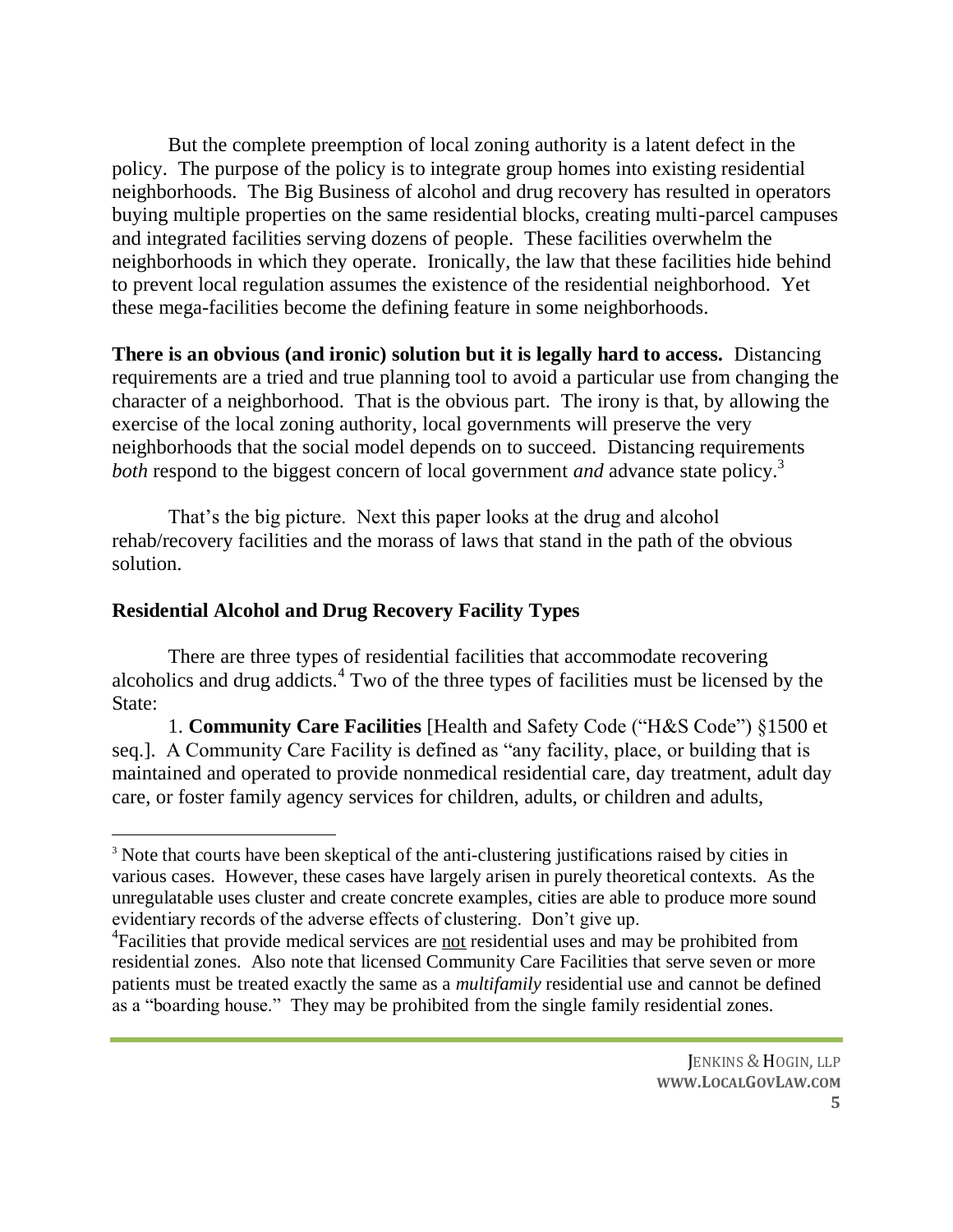including, but not limited to, the physically handicapped, mentally impaired, incompetent persons, and abused or neglected children."<sup>5</sup> Recovery houses that are unlicensed, nonmedical and unsupervised and licensed ADP treatment facilities both are excluded from this definition.<sup>6</sup> Alcohol and drug treatment facilities for adolescents are governed by the Community Care Facilities Act.

2. **Alcohol and Drug Program** ("ADP") treatment facilities (H&S Code §11834.01 et seq.). An ADP treatment facility is "any premises, place, or building that provides 24-hour residential nonmedical services to adults who are recovering from problems related to alcohol, drug, or alcohol and drug misuse or abuse, and who need alcohol, drug, or alcohol and drug recovery treatment or detoxification services." These facilities must provide at least one of the following nonmedical services: recovery services; treatment services; detoxification services.<sup>7</sup> They may not provide medical services.

**State law preempts cities** from regulating ADP/Community Care facilities any differently than a single family home if the ADP facility (supervised or unsupervised) serves 6 or fewer patients<sup>8</sup> or the licensed Community Care Facility (supervised) serves 6 or fewer.<sup>9</sup> That means that these facilities located in a house in the single-family zone cannot be required to provide more onsite parking or be prohibited from having their residents smoke outside or be required to have all occupants be on a single lease or to get a business license. The same *and no more* rules for parking, smoking, renting, or any other development standard or use restriction that apply to single family homes occupied by other housekeeping units apply to these facilities.

<sup>&</sup>lt;sup>5</sup>The Community Care Facilities Act defines a "residential facility" as "any family home, group care facility, or similar facility determined by the director, for 24-hour nonmedical care of persons in need of personal services, supervision, or assistance essential for sustaining the activities of daily living or for the protection of the individual." H&S Code section 1502(a)(1). Further, the Act specifies that "residential facilities" serving six or fewer persons shall be considered a residential use of property. The residents and operators are to be considered a family for the purposes of any law or zoning ordinance. H&S Code section 1566.3. However, section 1566.1 of the H&S Code implies that one needs a license from the State in order to invoke the provisions of Art. 7 (which includes the preemption of local regulation for residential facilities).

 $6$  H&S Code §1505(i),(j) <sup>7</sup> Such services may include 12-step program meetings and counseling, among others. <sup>8</sup>H&S Code §11834.23  $^{9}$ H&S Code §1566.3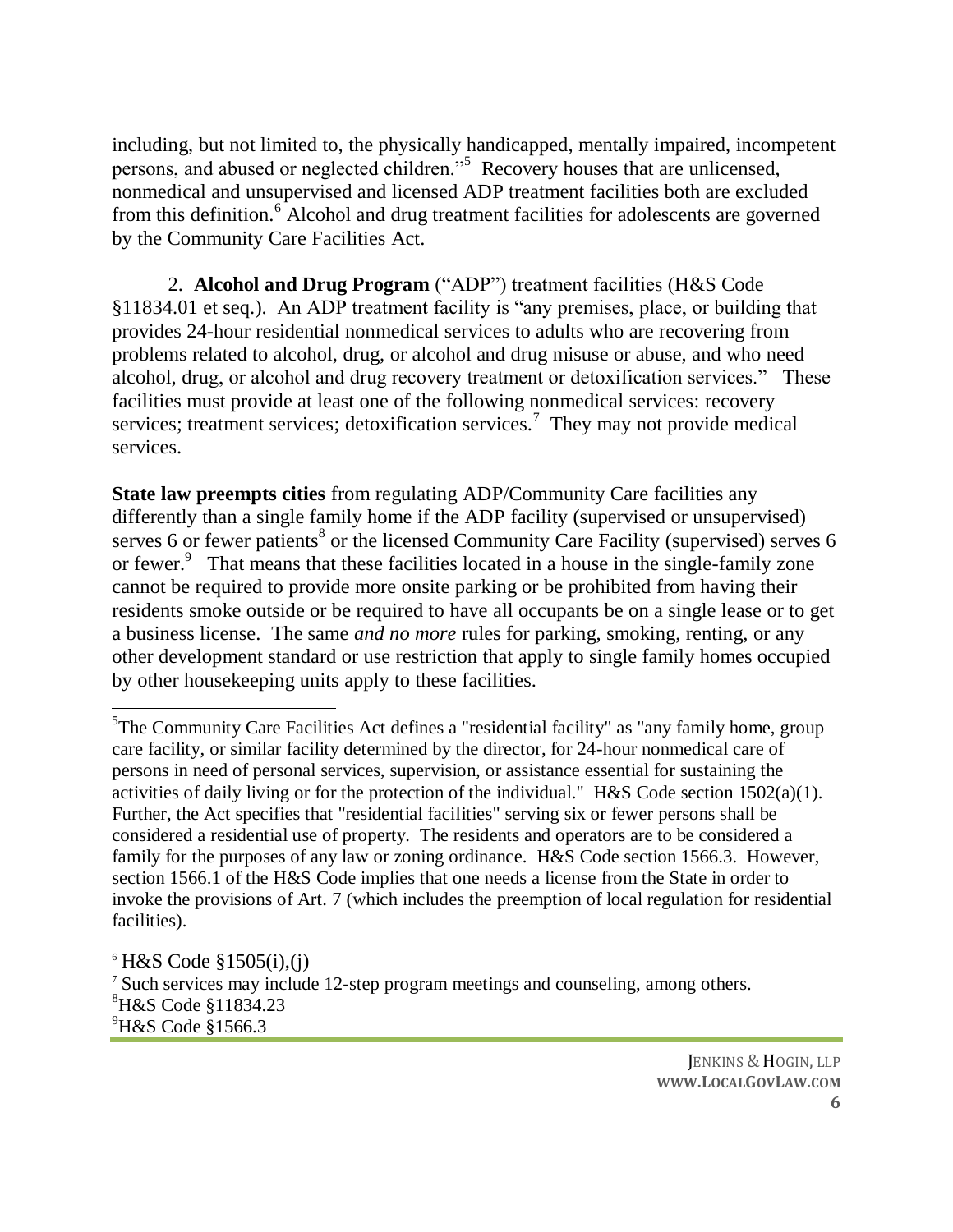**"Sober living environments**" is the third type of facility. This is an amorphous category of facilities not subject to the same requirements and standards as licensed Community Care Facilities and ADP treatment facilities. These are unsupervised, unlicensed facilities. The legal constraints on the regulation of sober living houses is different (and less clear) than the express statutory preemption for the licensed ADPs and Community Care facilities.

Persons recovering from drug and/or alcohol addiction are disabled for the purposes of the federal Fair Housing Act (FHAA) and therefore protected from housing discrimination.<sup>10</sup> Recovery from addiction is also a disability under the ADA; together, the FHAA and ADA prevent local governments from enforcing zoning ordinances that impact recovery facilities for handicapped individuals different than non-handicapped residential uses in the same zone.<sup>11</sup> However, a City may treat such facilities differently if the City can prove that the treatment is necessary to further a legitimate government interest.<sup>12</sup> Further, because sober living home residents are handicapped, a City must grant requests for reasonable accommodation by waiving enforcement, unless the City proves that a waiver would impose an undue burden on the City and undermine the basic purpose of the ordinance.<sup>13</sup> This is intended to be a high standard that discourages differential treatment except where proven necessary.

The FHAA prohibits local governments, among other things, from establishing a bedroom/per occupant rule, $^{14}$  imposing distance requirements between facilities or prohibiting commercial operators from running sober living facilities in residential neighborhoods. Likewise, requiring a sober living home to obtain a CUP, business license or home occupation permit would impose requirements on the residences of "handicapped" persons that are not imposed on other residences.

 $10$  42 U.S.C. §3602(h) (however, current, illegal use of or addiction to a controlled substance is not a handicap under the FHA); *Pacific Shores Properties*, 730 F.3d 1142 (9th Cir. 2013) (rehearing en banc denied Mar. 4, 2014).

<sup>11</sup> 42 U.S.C. §3604(f); *Pacific Shores Properties*, 730 F.3d at 1157.

<sup>12</sup> *McDonnell Douglas Corp. v. Green*, 411 U.S. 792.

<sup>13</sup>*Oxford House-C v. City of St. Louis*, 77 F.3d 249 (8th Cir. 1996) (however, a group home's refusal to seek a variance precludes a claim for failure to accommodate).

 $14$  Per-occupant requirements applied equally to all residential uses within the same zone are valid under the FHA. *See, e.g., Oxford House-C v. City of St. Louis*, 77 F.3d 249 (upholding as valid an eight-person restriction).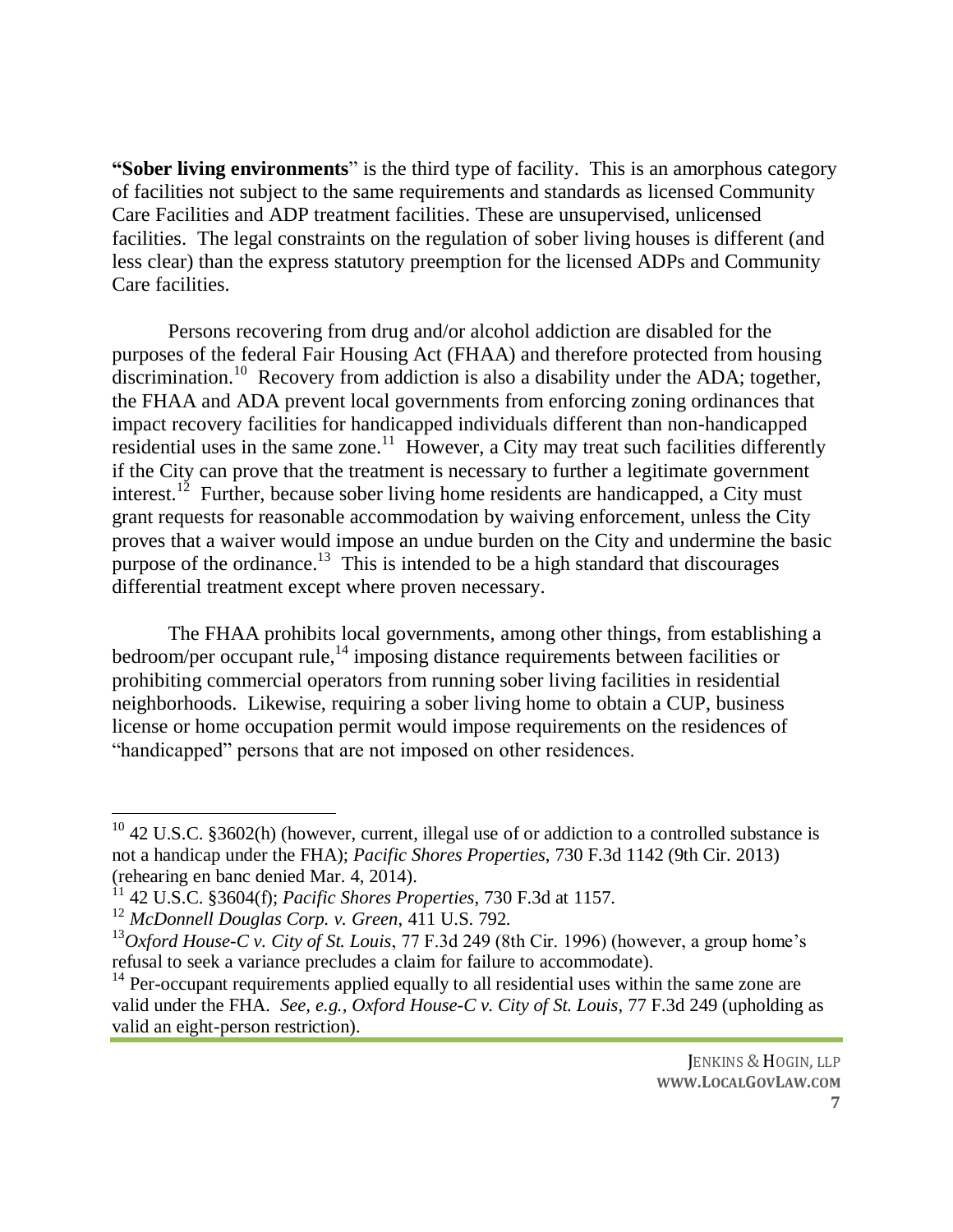A claim of discrimination against a city over these types of regulations may challenge the ordinance on its face or as applied to a specific circumstance. Whether a facial or as-applied challenge, there are three legal categories of discrimination. Understanding these is the key to drafting an ordinance that is legal and making a record to support the legal defense of the regulation:

1. Discriminatory treatment is where a protected class of persons (the disabled) is subjected to different treatment under a law. Discriminatory treatment is illegal unless the different treatment benefits the protected class or responds to legitimate safety concerns. Consequently, the ability of a city to defend a regulation rest largely on its ability to make an evidentiary record to prove beneficial effects or safety concerns. A facially neutral regulation (does not treat protected class of persons differently) may still be challenged as discriminatory treatment if evidence establishes that the intent of the statute is discriminatory.<sup>15</sup> Regulations must be justified by legitimate, nondiscriminatory non-pretextual reasons.

2. Disparate impact is where a regulation has a significantly different and adverse impact on a protected class.

3. Reasonable accommodation of rules, practices, policies and services for persons of a protected class is required and failure to make a reasonable accommodation constitutes discrimination. An accommodation is reasonable unless it requires a fundamental alteration in zoning regulations or imposes an undue financial or administrative burden.

Relying on court cases that have interpreted the FHAA, the Legislative Counsel<sup>16</sup> has opined that the state and local government may not regulate "sober living homes" through dispersal or distance requirements, CUPs, business licenses or zoning restrictions unless the regulation benefits the protected class or responds to legitimate safety concerns raised by individuals affected rather than being based on stereotypes.<sup>17</sup> The underlined

<sup>&</sup>lt;sup>15</sup> Be aware that courts have attributed discriminatory statements made by residents to the city decisionmakers as evidence of a discriminatory motive. City Councils must be mindful to expressly delineate the interests they are considering and those they are rejecting.

<sup>&</sup>lt;sup>16</sup>The Office of Legislative Counsel is a nonpartisan public agency that drafts legislative proposals, prepares legal opinions, and provides other confidential legal services to the Legislature and others.

 $17$  The legal test to determine whether an ordinance that subjects a protected class to different treatment – e.g. sober living homes must have CUPs to operate but other homes do not -- is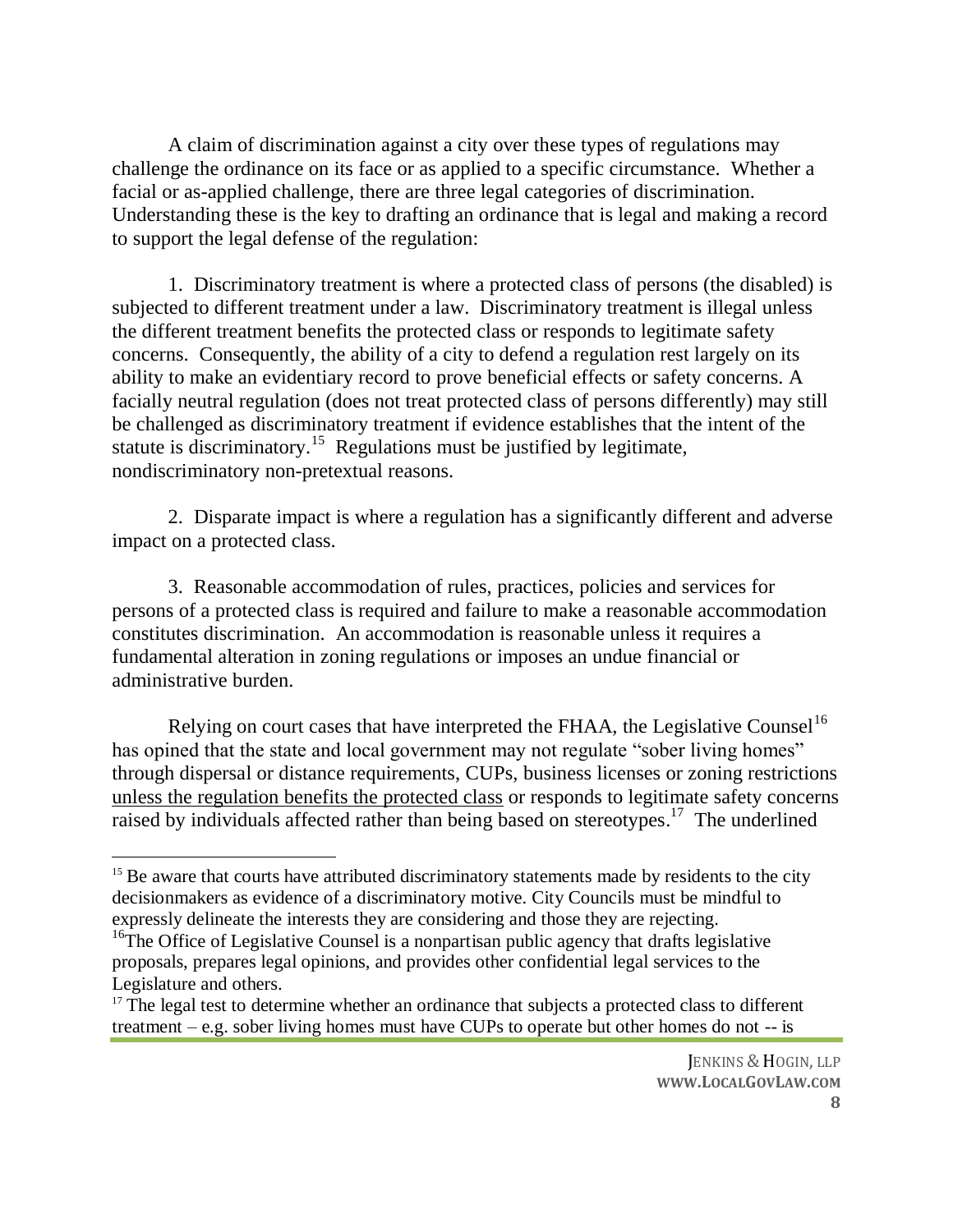provision seems to me to be the place where local and state interests intersect. As discussed above, the policy underlying the state laws is to provide care in a residential setting. Maintenance of the integrity of residential neighborhoods is necessary to provide that setting.

Legal obstacles still impede efforts aimed at preventing overcrowding.

#### **According to the Attorney General, Enough Is Not Enough: Overconcentration of Licensed Facilities**

The Legislature codified the state's "policy" that "each county and city shall permit and encourage the development of sufficient numbers and types of alcoholism or drug abuse recovery or treatment facilities as are commensurate with local need."<sup>18</sup> The policy implies that the number of facilities may be limited to the number sufficient to serve local need. In 2007, Senator Tom Harman asked the California Attorney General<sup>19</sup> two questions: 1) may a State license be denied to avoid an overconcentration of treatment facilities in a particular locality?; and 2) may a city may limit the number of treatment facilities within its jurisdiction to prevent an overconcentration of such facilities? To both questions the Attorney General answered no.

**The state won't deny a permit due to overconcentration.** The Attorney General concluded that the "policy articulated" (as quoted above) "does not afford a basis for denying a license where the applicant meets all basic qualifications for the license" because "the Legislature has not given the Department any authority to consider the number of treatment facilities in a particular area when granting, suspending, or revoking a license to operate a treatment facility."<sup>20</sup>

(..continued)

discriminatory in violation of the Fair Housing Act depends on the government's ability to establish that the restriction benefits the class or responds to legitimate safety concerns. *Community House, Inc.v. City of Boise* (9<sup>th</sup> Cir. 2007) 490 F.3d 1041, 1050. <sup>18</sup>H&S Code 11834.20

<sup>19</sup> Opinions of the Attorney General are entitled to considerable weight, however, they are not binding on the courts. *City of Long Beach v. Department of Industrial Relations* (2004) 34 Cal.4th 942, 952. Although Attorney General opinions are particularly persuasive when interpreting a statute, less weight is afforded when case authority also interprets the statute at issue. *Department of Alcoholic Beverage Control v. Alcoholic Beverage Control Appeals Bd.*  (2002) 100 Cal.App.4th 1066, 1075.

<sup>20</sup> 90 Ops. Cal. Atty Gen. 109 (No. 07-601).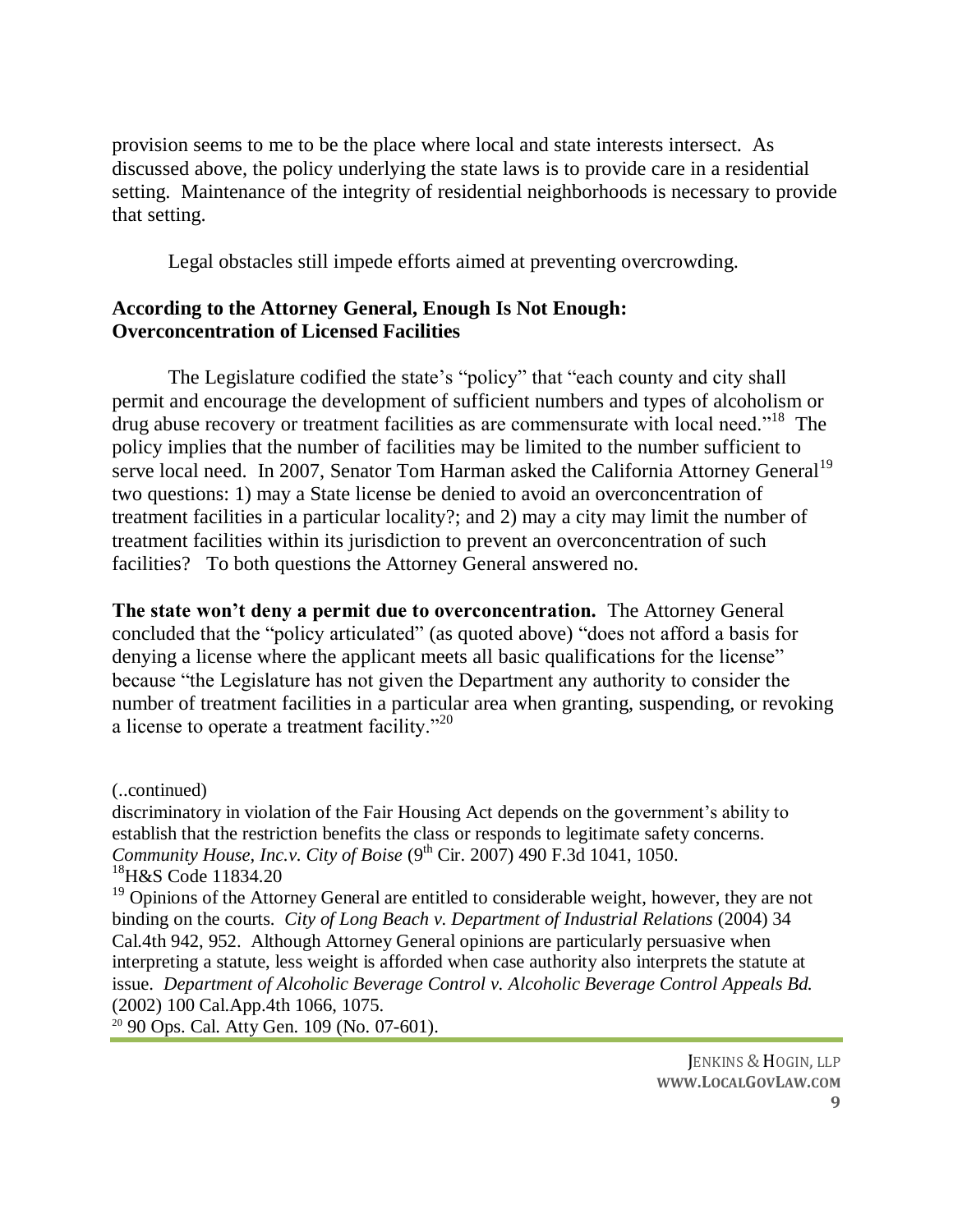Notwithstanding the state's express written policy only to require cities to permit enough alcohol and drug commensurate with "local need," the Attorney General reads the statute to essentially require issuance of permits to all eligible applicants without regard to the number of facilities in the area, whether local need is already met or if there is evidence of local saturation of such facilities. Here are the portions of the statute that form the basis of the AG's analysis.

H&S Code Section 11834.01 states in part:

The department has the sole authority in state government to license adult alcoholism or drug abuse recovery or treatment facilities.

(a) In administering this chapter, the department shall issue new licenses for a period of two years to those programs that meet the criteria for licensure set forth in Section 11834.03.

H& S Code Section 11834.03, in turn, provides:

Any person or entity applying for licensure shall file with the department, on forms provided by the department, all of the following:

(a) A completed written application for licensure.

(b) A fire clearance approved by the State Fire Marshal or local fire enforcement officer.

(c) A licensure fee, established in accordance with Chapter 7.3 (commencing with Section 11833.01).

As the AG sees it, each licensure applicant must complete an application form, obtain a fire clearance, and pay a fee to the Department.<sup>21</sup> Sections 11834.01 and 11834.03 provide no authority for the Department to deny a license because the community already has an overconcentration of such facilities.

To compare, in the Community Care Facilities Act, the Legislature articulated a substantially more balanced policy statement and opportunity for implementation. There,

 $\overline{a}$ <sup>21</sup> See also § 11834.09, subd. (b)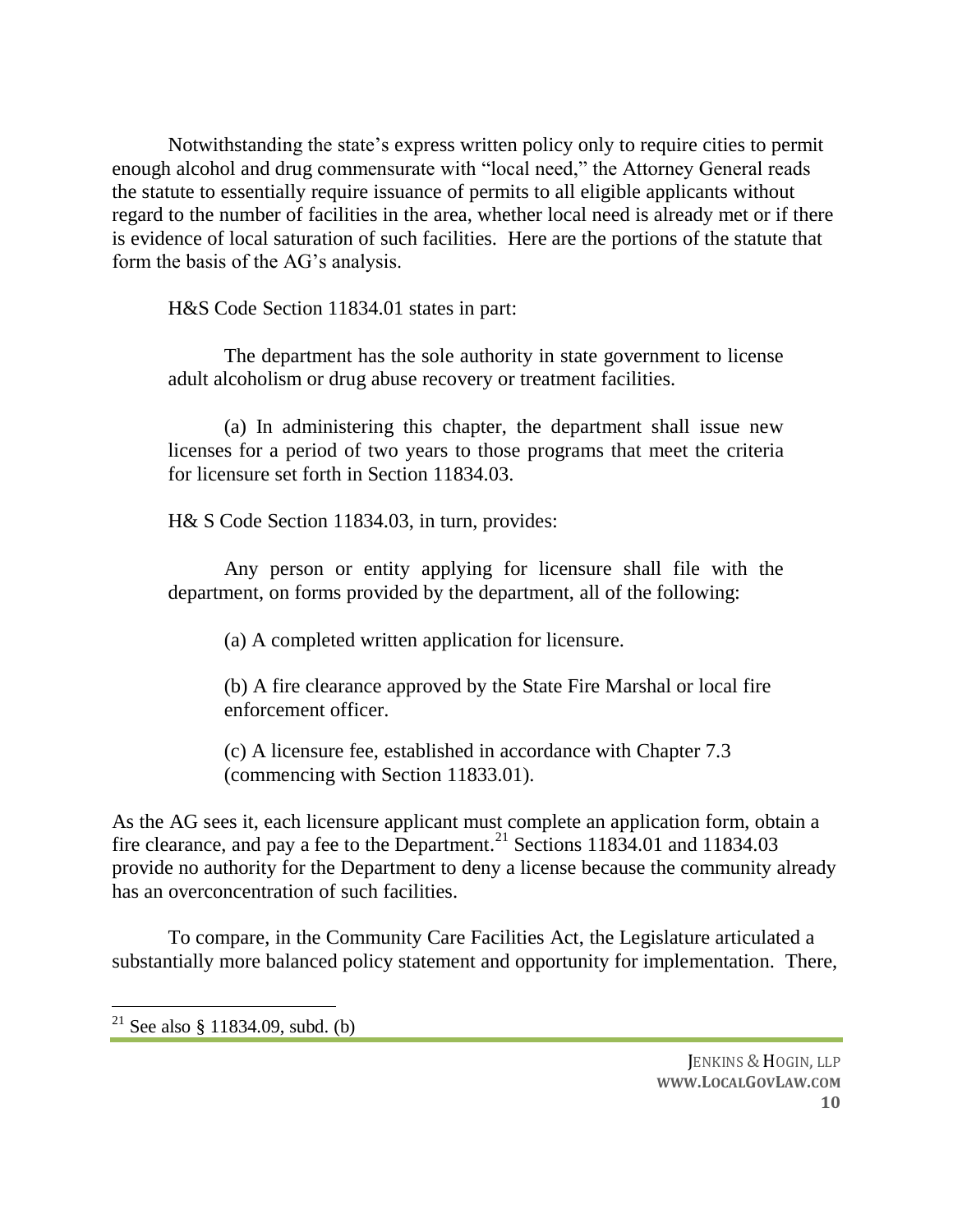the policy is "to prevent overconcentration of residential care facilities that impair the integrity of residential neighborhoods."<sup>22</sup> To avoid overconcentration of these facilities, the State "shall deny" a new license if approval would result in overconcentration.<sup>23</sup> In addition, cities are afforded an opportunity to show conditions of overconcentration before an application is approved. Cities must receive written notice that a facility is proposed to be located in the city; and "any city or county may request denial of the license... on the basis of overconcentration of residential care facilities."<sup>24</sup> Under the Community Care Facilities Act, "overconcentration" exists when two facilities are located within 300 feet of one another.<sup>25</sup>

The law governing ADPs has no similar authority for cities to receive notice of and provide input into the licensing of an ADP treatment facility; and, according to the Attorney General, if "the Legislature wishes to grant a similar authorization when the [ADP] licenses the treatment facilities in question, it knows how to do so."<sup>26</sup> Therefore, the state "may not deny an application for licensure or suspend or revoke the license of a treatment facility because the particular community already has more than a sufficient number of treatment facilities to meet the local need."<sup>27</sup> With that conclusion, the AG relegated the Legislature's the policy reference to consideration of local need in approving ADP treatment facility licenses to the status of empty promise.

**Cities probably can't impose regulations to prevent overconcentration of licensed facilities either.** In answering Senator Harman's second question, the Attorney General opined that a city may not limit the establishment of an ADP facility serving six or fewer persons to address overconcentration because such a limitation would be in conflict with Health & Safety Code §11834.23 and thus preempted by state law. Section 11834.23 prohibits cities from treating ADP facilities treating six or fewer persons differently than any other single family residence and requires that the residents and operators be treated as a family for zoning purposes. Specifically, the Attorney General determined that a hypothetical ordinance authorizing a city to prohibit the operation of a new ADP treatment facility within 500 feet of an existing facility would be preempted by state law.

- <sup>25</sup> H&S Code §1520.5(b)
- $26$  90 Ops. Cal. Atty Gen. 109 at 5 (No. 07-601).
- <sup>27</sup> *Id.*

 $\overline{a}$ 

 $22$  H&S Code §1520.5(a).

<sup>23</sup> H&S Code §1520.5(a)

<sup>&</sup>lt;sup>24</sup> H&S Code §1520.5(d)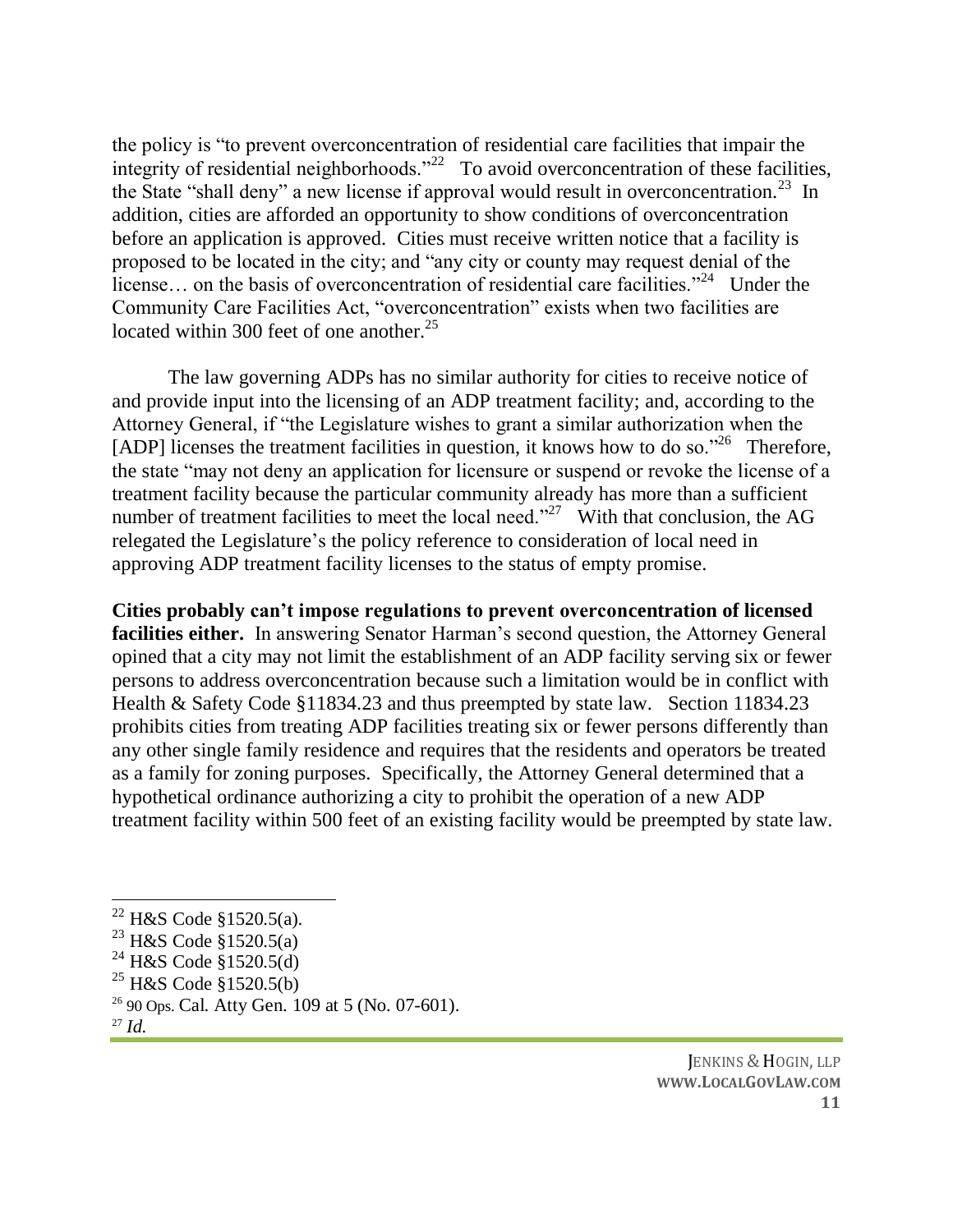#### **The Unlicensed Sober Living Home: Nondiscriminatory Limits Overconcentration and Distance Issues Related to Unlicensed Facilities**

Prior to the Ninth Circuit Court of Appeals' September 2013 opinion in *Pacific Shores Properties, LLC v. City of Newport Beach* (Pacific Shores), some jurisdictions adopted zoning ordinances requiring sober living facilities to obtain conditional use permits and/or restricting their location to specific areas. These regulations applied only to unlicensed group homes and therefore were not preempted by any licensing statute. These sober living homes are the third category of recovery facilities described above and the key legal constraint on any regulation affecting sober living homes is that it cannot discriminate against the disabled.

In *Pacific Shores*, several sober living homes challenged the City's moratoria preventing new sober living homes from opening and a 2008 ordinance intended to address an influx of sober living homes in the City of Newport Beach. The Newport Beach ordinance found its way to the federal appeals court. The trial court granted summary judgment in favor of the city basically finding that the challenged ordinance was neutral on its face and was not discriminatory. The Ninth Circuit reversed and ordered the trial court to hold a trial to determine whether the ordinance violated the antidiscrimination laws, concluding that – even though the ordinance appeared neutral on its face -- the actions surrounding adoption of Newport Beach's ordinance created a factual question about whether the City adopted its ordinance with an intent to discriminate against disabled persons in violation of the federal Fair Housing Act ("FHA"), the Americans with Disabilities Act ("ADA"), and the U.S. constitution's Equal Protection Clause.

According to the Court, the ordinance "had the practical effect of prohibiting new group homes from opening in most residential zones" in the City. $^{28}$  The Court recognizes that the City's actions were in response to resident complaints ("a number of residents of the City launched a campaign to restrict or eliminate group homes in their neighborhoods" ), after the City of "about 80,000 residents" found itself home to "73 group homes, 48 of which were licensed treatment facilities and 25 of which were unlicensed sober houses."<sup>29</sup>

Newport Beach re-classified unlicensed group homes from "single housekeeping units," which could freely locate throughout residential zones, to "residential care

<sup>28</sup>*Pacific Shores*, 730 F.3d at 1147 <sup>29</sup>*Id.* at 1148

 $\overline{a}$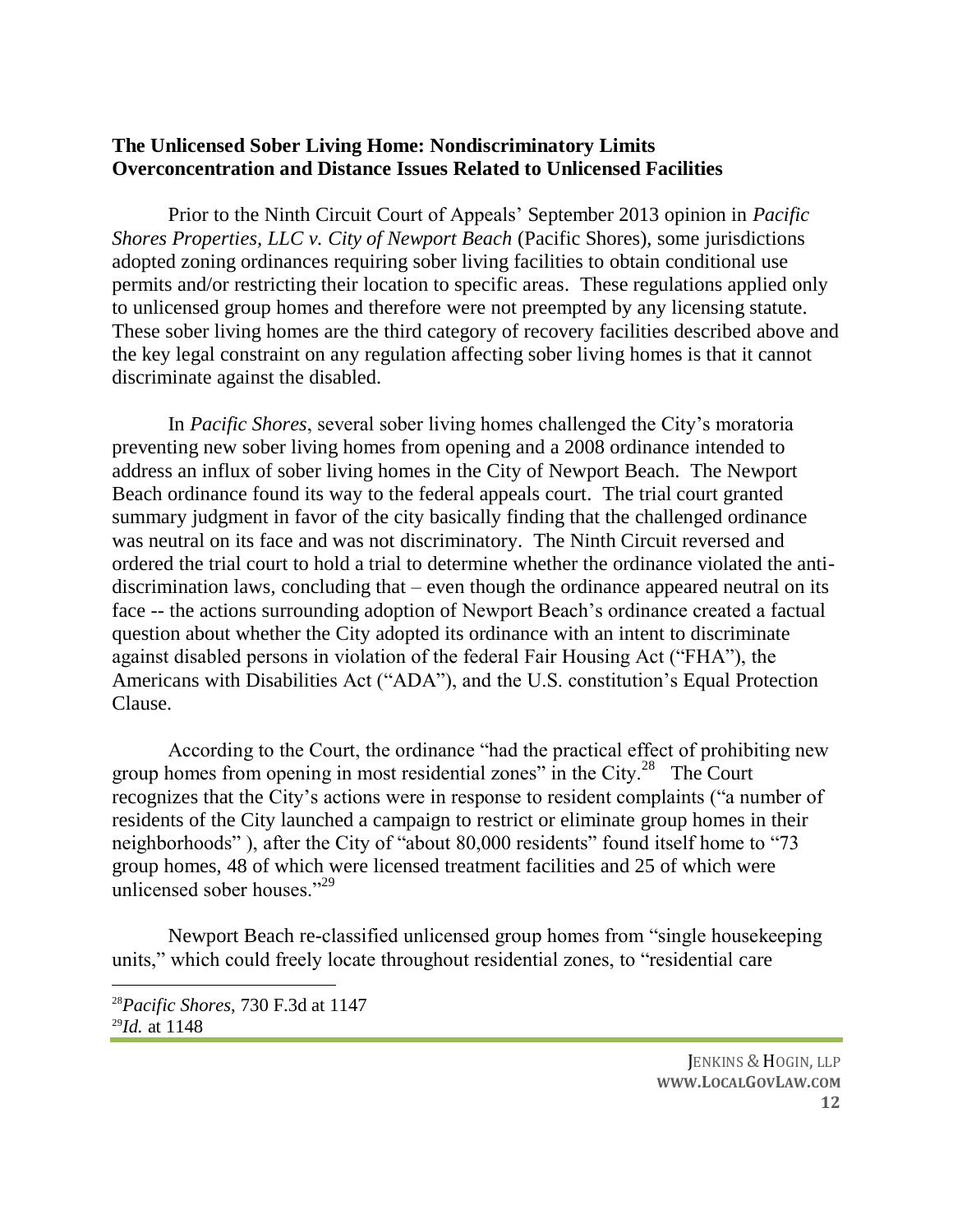facilities," which were prohibited from locating in most residential zones unless a "special use permit" was issued. Existing facilities were required to apply for a special use permit within 90 days of the ordinance's enactment and were required to close if a permit were not granted. Enforcement of the ordinance resulted in the actual or pending closure of about one third of the group homes in Newport Beach and prevented the opening of any new group homes. The Court noted that approval of a new group home would have been "difficult" because "only 33 out of 16,811 residential parcels in the City [were] possible sites for a new group home" under the ordinance. $30$ 

In reversing the trial court's summary judgment in favor of the City, the Ninth Circuit determined that "the circumstances surrounding the enactment of the ordinance compel the conclusion that the Plaintiffs have raised a triable issue of fact as to whether the ordinance was motivated by the desire to discriminate against the disabled."<sup>31</sup> The "circumstances" included, among other things: 1) a City Council Member's promise that the ordinance would reduce the number of group homes, 2) the City's firing and replacing a law firm that advised that an ordinance directed solely at group homes would be vulnerable to discrimination claims, and 3) various "procedural irregularities." Accordingly, the discrimination claims under the federal Fair Housing Act, Americans with Disabilities Act, and Equal Protection Clause, including a claim for damages resulting from emotional distress, were remanded to the trial court.

Just before Thanksgiving 2013, a rare event occurred in the litigation. Appeals are heard by three-judge panels. There is a procedure by which the parties or members of the court itself may request an *en banc* hearing; in the Ninth Circuit, that means that the case would be re-heard before an 11-judge panel (randomly selected from among the 29 Justices in the Ninth Circuit). A justice of the court requested the parties submit briefs arguing whether the case should be heard *en banc*. Four months later, *en banc* review of the decision was denied. However, five justices joined in a 15-page dissenting opinion, arguing that the three-judge panel's decision should not be allowed to stand because it departs from existing law in a significant respect. Generally speaking, courts do not pry into the minds of councilmembers to determine whether an ordinance is discriminatory. Instead, if an ordinance is neutral on its face, it would withstand a "facial challenge," absent other evidence that the facially neutral ordinance was a pretext for discrimination.

<sup>30</sup>*Id.* at 1155, n. 12 <sup>31</sup>*Id.* at 1162

JENKINS & HOGIN, LLP **WWW.LOCALGOVLAW.COM 13**